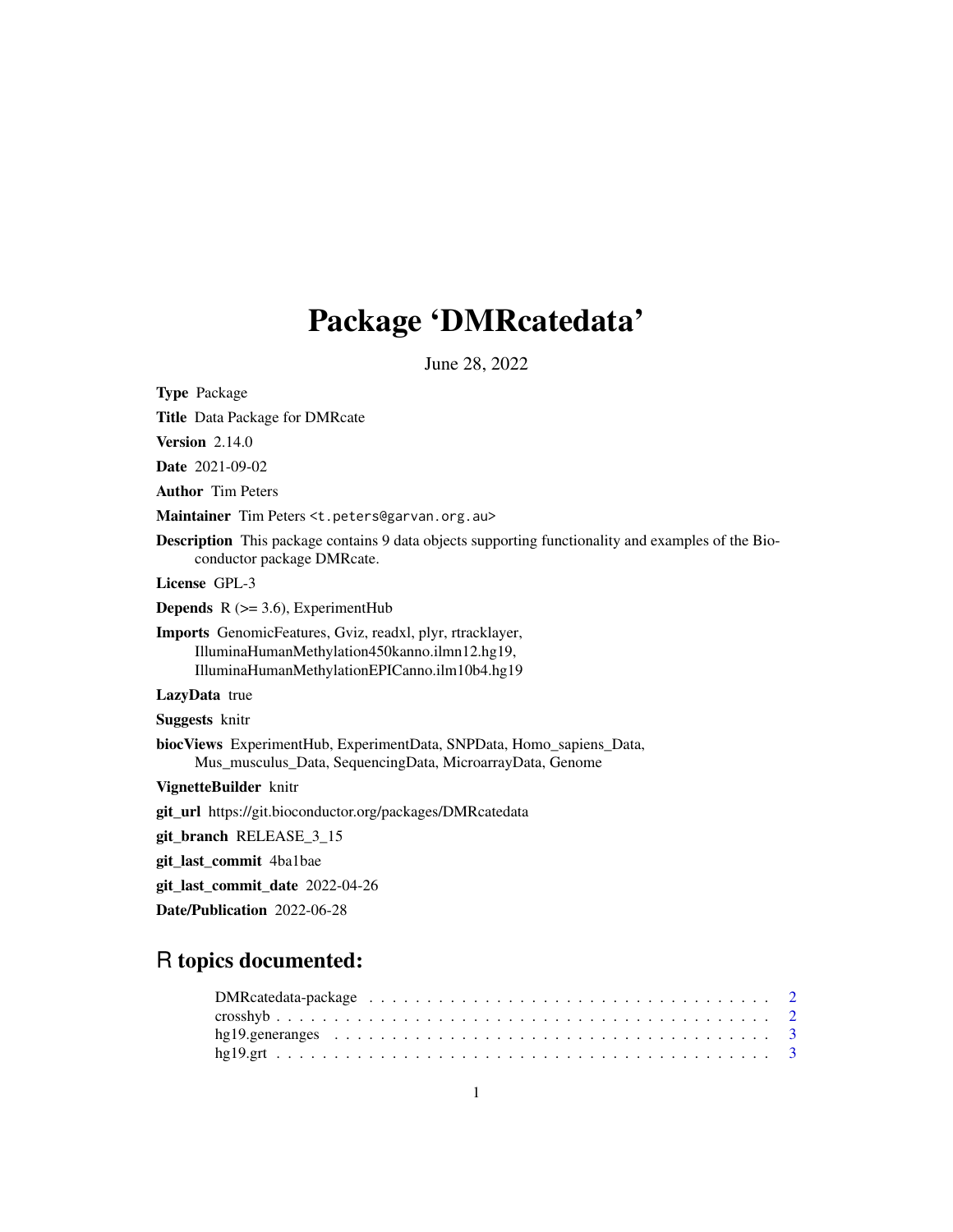#### <span id="page-1-0"></span>2 crosshyb

| Index |  |
|-------|--|

DMRcatedata-package *Dataset to use with the DMRcate pipeline*

#### Description

SNP annotation, cross-hybridising probes, XY probes, and gene annotation for hg19, hg38 and mm10

#### Author(s)

Tim Peters, Immunogenomics Laboratory, Garvan Institute of Medical Research

Maintainer: Tim Peters<t.peters@garvan.org.au>

#### Examples

```
data(crosshyb)
data(snpsall)
data(hg19.grt)
data(hg19.generanges)
```
crosshyb *Potentially cross-hybridising Illumina probes*

#### Description

This is a character vector of Illumina probes whose probe sequence promiscuously aligns to nontarget sections of the genome with a matching of 47bp or higher.

#### Usage

data(crosshyb)

#### Format

character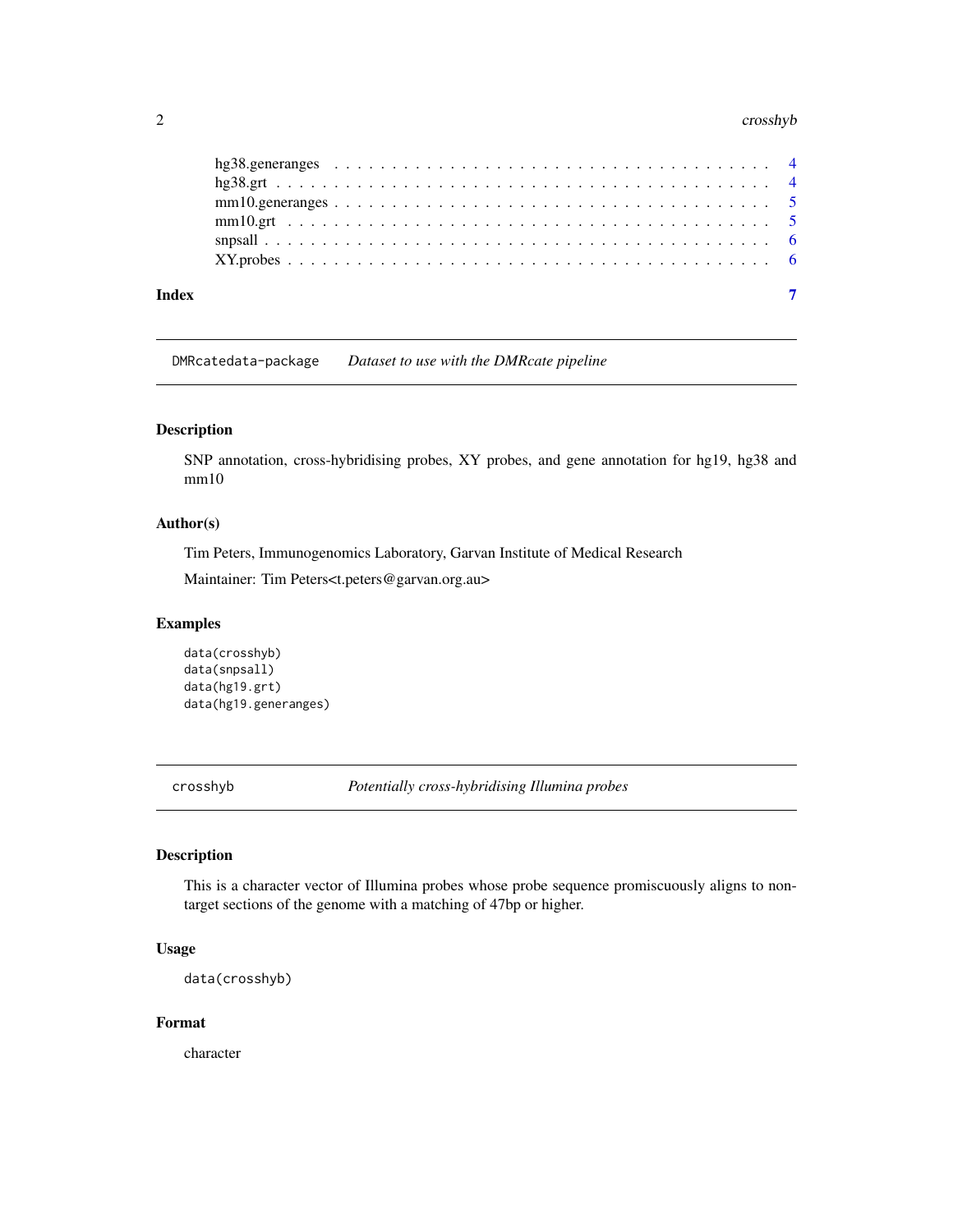#### <span id="page-2-0"></span>hg19.generanges 3

#### Source

[https://static-content.springer.com/esm/art%3A10.1186%2Fs13059-016-1066-1/Media](https://static-content.springer.com/esm/art%3A10.1186%2Fs13059-016-1066-1/MediaObjects/13059_2016_1066_MOESM2_ESM.csv)Objects/ [13059\\_2016\\_1066\\_MOESM2\\_ESM.csv](https://static-content.springer.com/esm/art%3A10.1186%2Fs13059-016-1066-1/MediaObjects/13059_2016_1066_MOESM2_ESM.csv) (accessed September 2019) [https://static-content.spri](https://static-content.springer.com/esm/art%3A10.1186%2Fs13059-016-1066-1/MediaObjects/13059_2016_1066_MOESM3_ESM.csv)nger. [com/esm/art%3A10.1186%2Fs13059-016-1066-1/MediaObjects/13059\\_2016\\_1066\\_MOESM3\\_E](https://static-content.springer.com/esm/art%3A10.1186%2Fs13059-016-1066-1/MediaObjects/13059_2016_1066_MOESM3_ESM.csv)SM. [csv](https://static-content.springer.com/esm/art%3A10.1186%2Fs13059-016-1066-1/MediaObjects/13059_2016_1066_MOESM3_ESM.csv) (accessed September 2019) [http://www.sickkids.ca/MS-Office-Files/Research/Weksbe](http://www.sickkids.ca/MS-Office-Files/Research/Weksberg Lab/48639-non-specific-probes-Illumina450k.xlsx)rgLab/ [48639-non-specific-probes-Illumina450k.xlsx](http://www.sickkids.ca/MS-Office-Files/Research/Weksberg Lab/48639-non-specific-probes-Illumina450k.xlsx) (accessed September 2019)

hg19.generanges *Start and stop positions of all genes in hg19*

#### Description

This data set gives the genomic intervals of all gene regions in the Ensembl Release 75 of hg19.

#### Usage

data(hg19.generanges)

#### Format

A GRanges object with 57773 intervals.

#### Source

```
ftp://ftp.ensembl.org/pub/release-75/gtf/homo_sapiens/Homo_sapiens.GRCh37.75.gtf.
gz
```
hg19.grt *GeneRegionTrack for hg19*

#### Description

This is a GeneRegionTrack formulated from TxDb.Hsapiens.UCSC.hg19.knownGene.

#### Usage

```
data(hg19.grt)
```
#### Format

GeneRegionTrack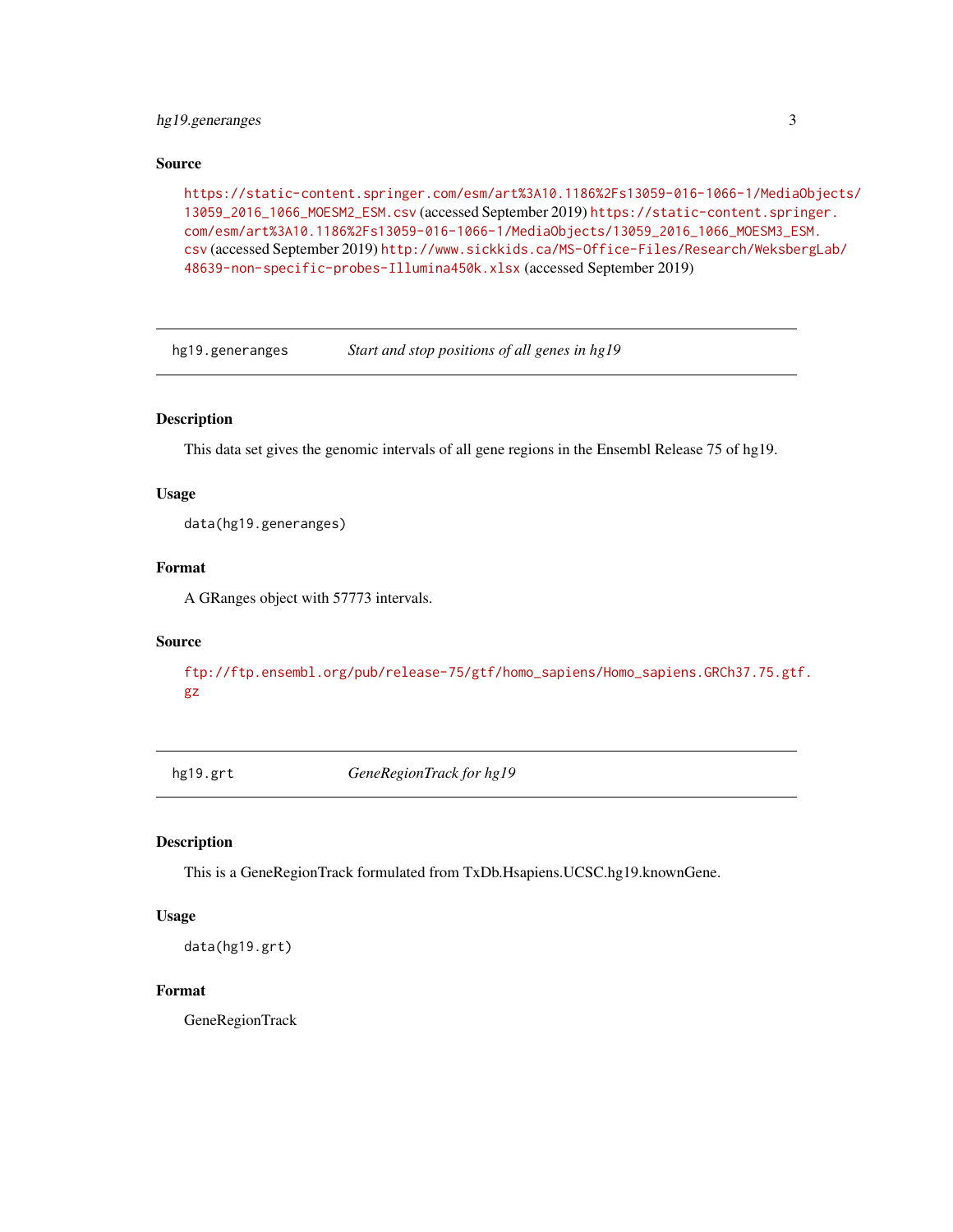<span id="page-3-0"></span>

#### Description

This data set gives the genomic intervals of all gene regions in the Ensembl Release 102 of hg38.

#### Usage

data(hg38.generanges)

#### Format

A GRanges object with 60616 intervals.

#### Source

[ftp://ftp.ensembl.org/pub/release-102/gtf/homo\\_sapiens/Homo\\_sapiens.GRCh38.102.](ftp://ftp.ensembl.org/pub/release-102/gtf/homo_sapiens/Homo_sapiens.GRCh38.102.chr.gtf.gz) [chr.gtf.gz](ftp://ftp.ensembl.org/pub/release-102/gtf/homo_sapiens/Homo_sapiens.GRCh38.102.chr.gtf.gz)

hg38.grt *GeneRegionTrack for hg38*

#### Description

This is a GeneRegionTrack formulated from TxDb.Hsapiens.UCSC.hg38.knownGene.

#### Usage

data(hg38.grt)

#### Format

GeneRegionTrack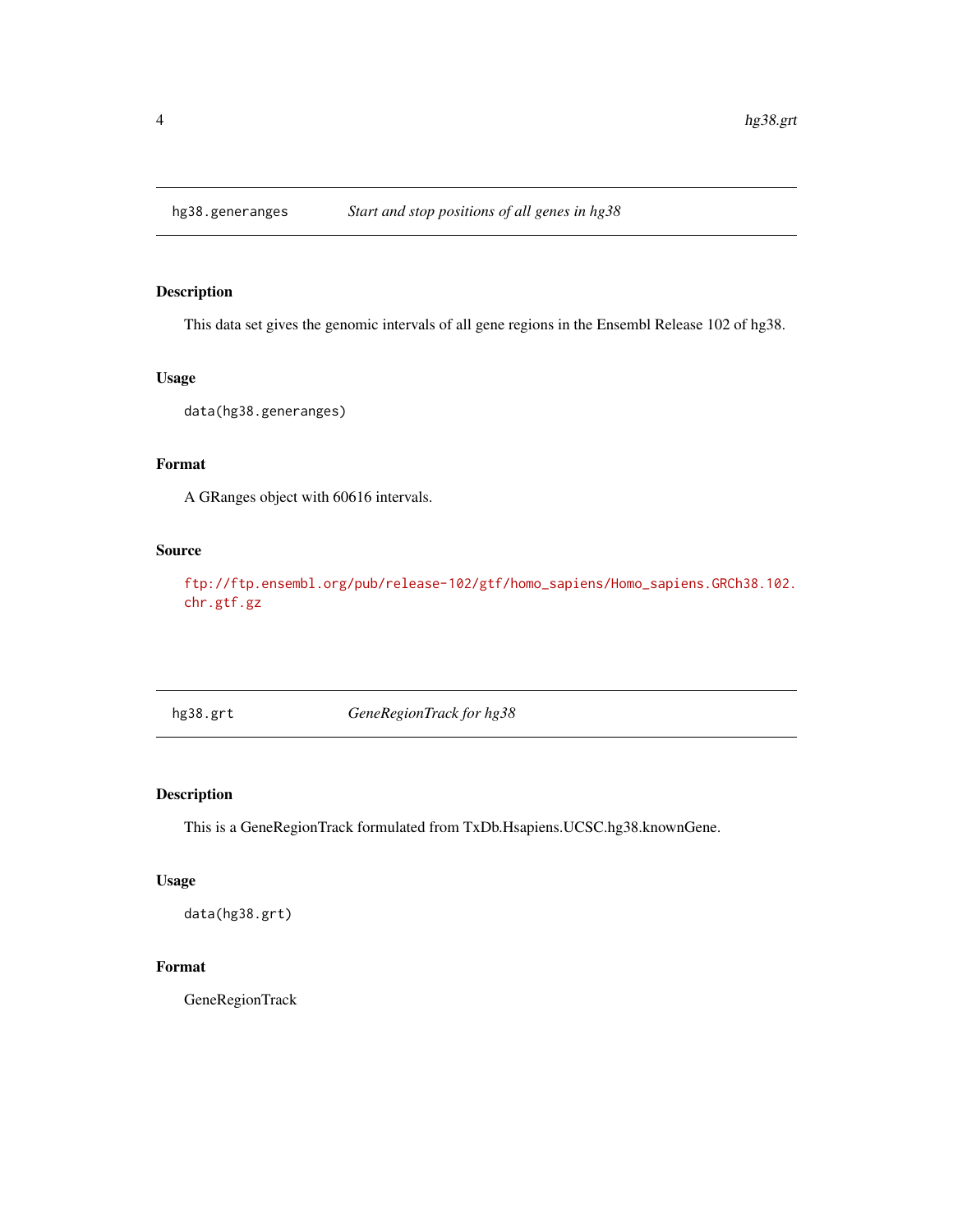<span id="page-4-0"></span>mm10.generanges *Start and stop positions of all genes in mm10*

#### Description

This data set gives the genomic intervals of all gene regions in the Ensembl Release 102 of mm10.

#### Usage

data(mm10.generanges)

#### Format

A GRanges object with 55401 intervals.

#### Source

[ftp://ftp.ensembl.org/pub/release-96/gtf/mus\\_musculus/Mus\\_musculus.GRCm38.102.ch](ftp://ftp.ensembl.org/pub/release-96/gtf/mus_musculus/Mus_musculus.GRCm38.102.chr.gtf.gz)r. [gtf.gz](ftp://ftp.ensembl.org/pub/release-96/gtf/mus_musculus/Mus_musculus.GRCm38.102.chr.gtf.gz)

mm10.grt *GeneRegionTrack for mm10*

#### Description

This is a GeneRegionTrack formulated from TxDb.Mmusculus.UCSC.mm10.knownGene.

#### Usage

data(mm10.grt)

#### Format

GeneRegionTrack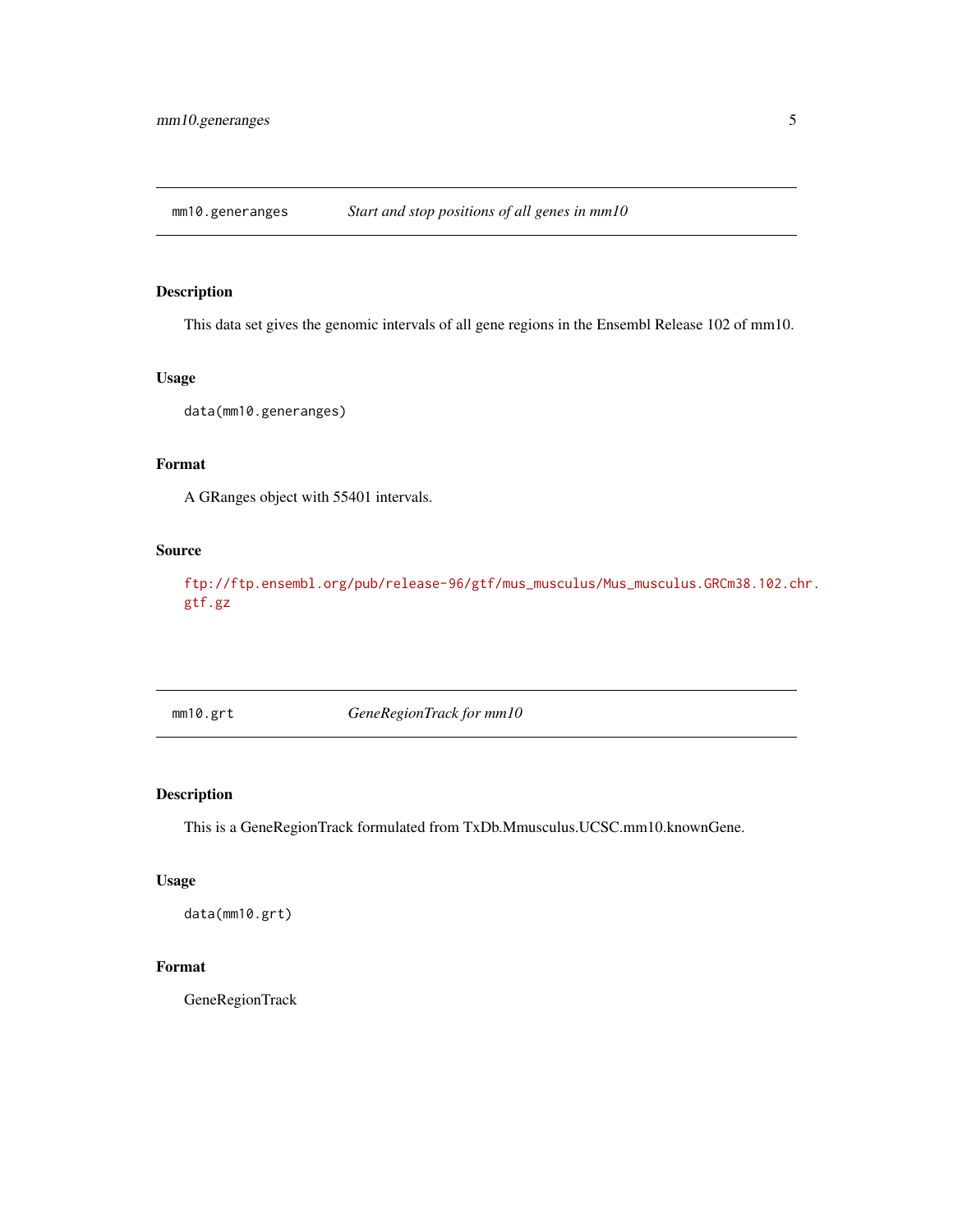<span id="page-5-0"></span>

#### Description

This is a data.frame of Illumina probes whose target CpG lies on or near a known SNP. SNP ID, distance and minor allele frequency are all reported here.

#### Usage

data(snpsall)

#### Format

data.frame

#### Source

[https://static-content.springer.com/esm/art%3A10.1186%2Fs13059-016-1066-1/Media](https://static-content.springer.com/esm/art%3A10.1186%2Fs13059-016-1066-1/MediaObjects/13059_2016_1066_MOESM4_ESM.csv)Objects/ [13059\\_2016\\_1066\\_MOESM4\\_ESM.csv](https://static-content.springer.com/esm/art%3A10.1186%2Fs13059-016-1066-1/MediaObjects/13059_2016_1066_MOESM4_ESM.csv) (accessed September 2019) [https://static-content.spri](https://static-content.springer.com/esm/art%3A10.1186%2Fs13059-016-1066-1/MediaObjects/13059_2016_1066_MOESM5_ESM.csv)nger. [com/esm/art%3A10.1186%2Fs13059-016-1066-1/MediaObjects/13059\\_2016\\_1066\\_MOESM5\\_E](https://static-content.springer.com/esm/art%3A10.1186%2Fs13059-016-1066-1/MediaObjects/13059_2016_1066_MOESM5_ESM.csv)SM. [csv](https://static-content.springer.com/esm/art%3A10.1186%2Fs13059-016-1066-1/MediaObjects/13059_2016_1066_MOESM5_ESM.csv) (accessed September 2019) [https://static-content.springer.com/esm/art%3A10.1186%](https://static-content.springer.com/esm/art%3A10.1186%2Fs13059-016-1066-1/MediaObjects/13059_2016_1066_MOESM6_ESM.csv) [2Fs13059-016-1066-1/MediaObjects/13059\\_2016\\_1066\\_MOESM6\\_ESM.csv](https://static-content.springer.com/esm/art%3A10.1186%2Fs13059-016-1066-1/MediaObjects/13059_2016_1066_MOESM6_ESM.csv) (accessed September 2019) [http://www.sickkids.ca/MS-Office-Files/Research/WeksbergLab/48640-polym](http://www.sickkids.ca/MS-Office-Files/Research/Weksberg Lab/48640-polymorphic-CpGs-Illumina450k.xlsx)orphic-CpGs-Illumina [xlsx](http://www.sickkids.ca/MS-Office-Files/Research/Weksberg Lab/48640-polymorphic-CpGs-Illumina450k.xlsx) (accessed September 2019)

XY.probes *Sex chromosome Illumina probes*

#### Description

This is a character vector of Illumina probes whose target CpG site is on a sex chromosome.

#### Usage

data(XY.probes)

#### Format

character